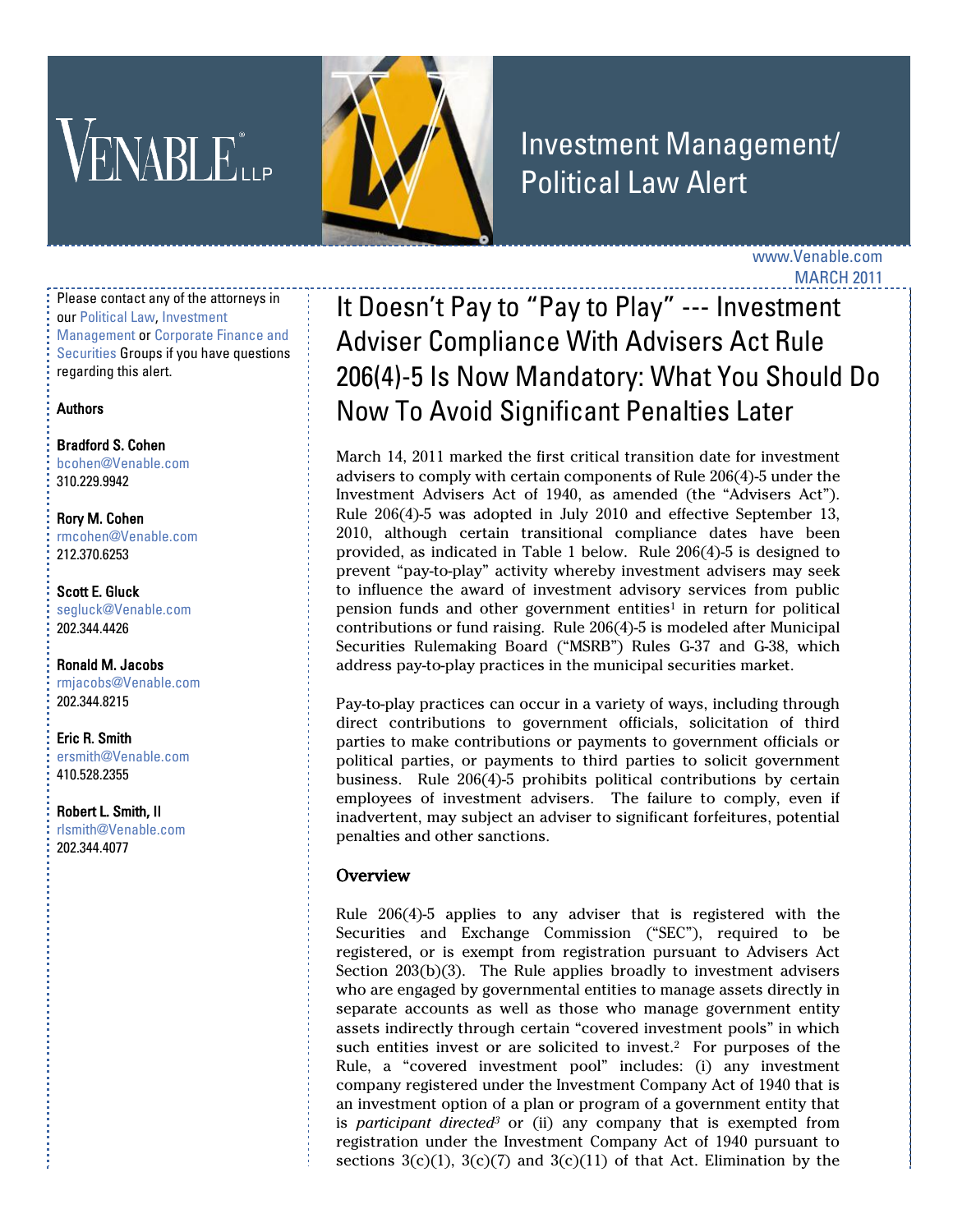Dodd-Frank Act of the private adviser exemption previously available to U.S.-based advisers under Advisers Act Section 203(b)(3) will result in registration by many managers of hedge funds, private equity funds and venture capital funds and, therefore, subject them to the Rule. Many mid-sized advisers (e.g., those with less than \$150 million in assets under management in the United States and who advise only private funds) that are exempted from registration under the Advisers Act Section 203(m) and proposed Rule 203(m)-1 thereunder, will be captured by the definition of "covered investment pools" and should therefore remain subject to the Rule. Nonetheless, to prevent any unintentional gaps in the application of Rule 206(4)-5 as a result of more recent Advisers Act amendments, the SEC proposed certain incremental amendments to Rule 206(4)-5 to clarify that the Rule would apply to exempt reporting advisers and foreign advisers.<sup>4</sup>

Rule 206(4)-5 contains three primary restrictions. The Rule generally:

- 1. Places a two year ban on the receipt of compensation by any investment adviser with respect to a governmental entity if the adviser or one of its covered associates (discussed more fully below) make certain contributions<sup>5</sup> to a government official or candidate for office that has the ability to directly or indirectly influence the award of advisory business by such governmental entity;
- 2. Prohibits advisers and their covered associates from soliciting or coordinating political contributions or payments to state or local political parties where the adviser seeks to do business; and
- 3. Prohibits advisers and their covered associates from paying third parties to solicit government entities for advisory business, unless such third parties are registered brokerdealers or registered investment advisers, in each case themselves subject to "pay-to-play" restrictions, defined as a "regulated person" under the Rule. (In its November rules implementation release, the SEC proposed to amend this section to permit payment only to a "regulated municipal advisor," which is a person registered under Section 15B of the Securities Exchange Act of 1934 and subject to MSRB pay-to-play rules.)

| Two year time-out; Prohibition on Soliciting or |                    |
|-------------------------------------------------|--------------------|
| <b>Coordinating Contributions</b>               | March 14, 2011     |
| Restrictions on Using Third Parties to Solicit  |                    |
| <b>Government Business</b>                      | September 13, 2011 |
| <b>Cash Solicitation Rule Amendment</b>         | September 13, 2011 |
| Recordkeeping - Records of Covered Associates   |                    |
| and their Political Contributions               | March 14, 2011     |
| Recordkeeping – Requirements Relating to RICs   |                    |
| that are "Covered Investment Pools"             | September 13, 2011 |

Relevant Transition/Compliance Dates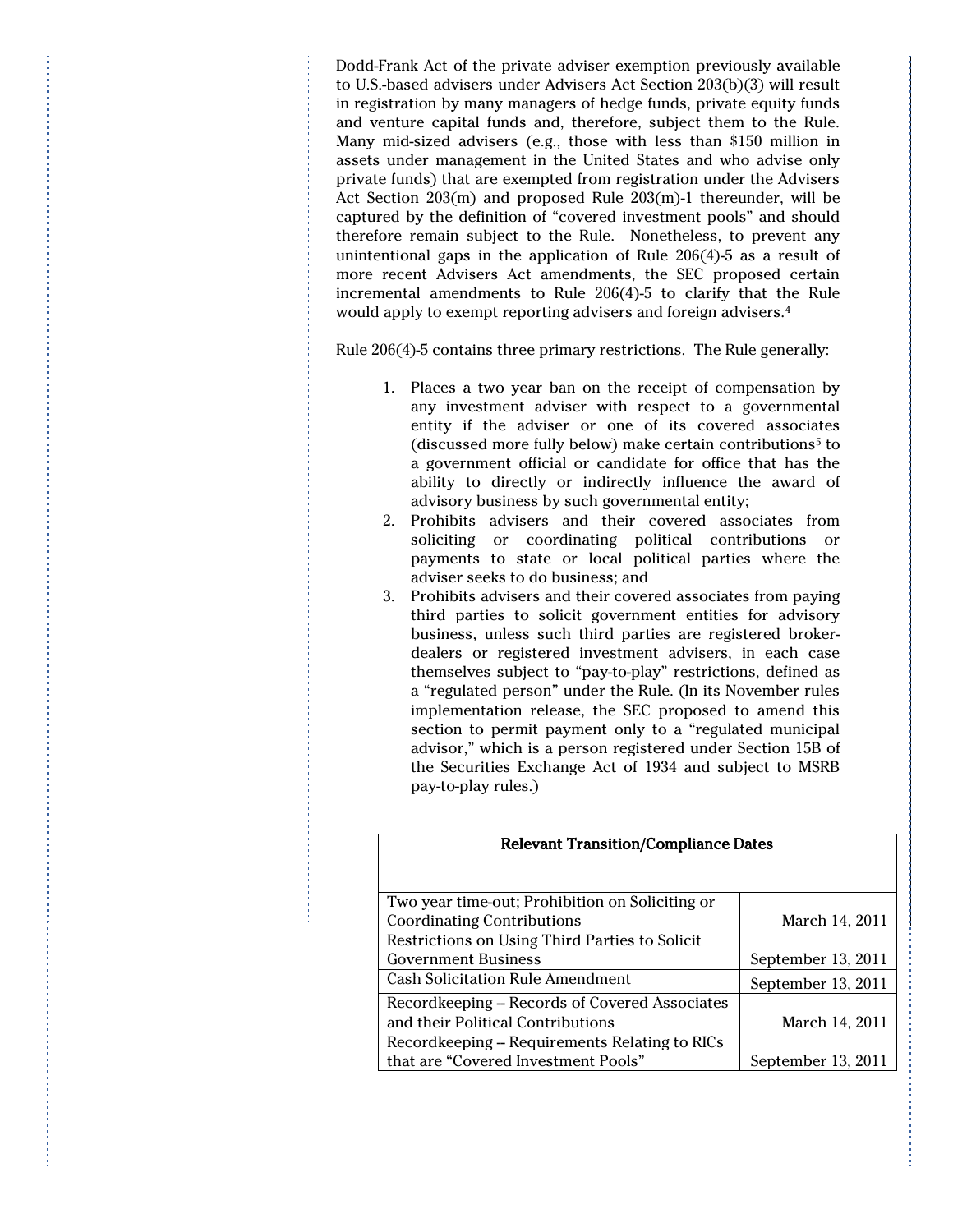#### Two-Year Ban on Compensation for Making Political Contributions to Officials of Government Entities

The cornerstone of Rule 206(4)-5 is a prohibition on receiving compensation for providing advisory services to a government entity for two years if the adviser or a "covered associate" makes a nonexempt "contribution" to a public official or candidate who can influence the award of advisory business. First, and notably, the rule does not prohibit the provision of advisory services during the twoyear period, only the receipt of compensation during such period. Second, the cooling off period is deemed to begin at the time the contribution is made, not when such contribution is discovered by the SEC's examination staff or the investment adviser. If discovered after the date of contribution, an adviser must return all compensation promptly upon discovering the triggering contribution.

For purposes of Rule 206(4)-5, an "official" is defined to include any incumbent, candidate, or successful candidate for elective office of a government entity. Rule 206(4)-5 is triggered when contributions are made to officials who directly or indirectly may influence the award of advisory business.6 The prohibition applies even if the office does not influence investment decisions directly, but has the authority to appoint persons who themselves can directly or indirectly influence investment decisions.

An adviser may determine to manage a client's assets during the two year time-out period and, during such period, waive all fees and/or return all fees earned after the date of contribution to the government entity until expiration of the two-year period. An adviser also may seek to terminate the business relationship, though its fiduciary duty may require it to continue managing the account or assets invested through a posted vehicle for an additional period of time in order to ensure an orderly transition of assets. In light of potential forfeiture of millions of dollars in fees, advisers should implement strong internal controls and rigorous reporting requirements in order to detect and prevent any unintended consequences.

#### Contributions by "Covered Associates"

The rule attributes to an adviser all contributions made by the investment adviser's "covered associates." Under the rule, a "covered associate" includes (i) any general partner, managing member, executive officer and any other individual<sup>7</sup> having a similar status or function; (ii) any employee who solicits a government entity on behalf of the adviser, and any direct or indirect supervisor of such person; and (iii) any political action committee ("PAC") controlled by the investment adviser or any individuals identified in (i) and (ii) above. The SEC takes a broad view of what it means to control a PAC and it includes the ability to direct or cause the direction of the governance or operations of the PAC.

#### Look Back Periods

Under Rule 206(4)-5, an adviser must apply either a two year or six month "look back" to every employee who becomes a covered associate of the investment adviser to determine whether any such individuals made any contributions that would implicate the rule. The determining factor regarding whether a two year or six month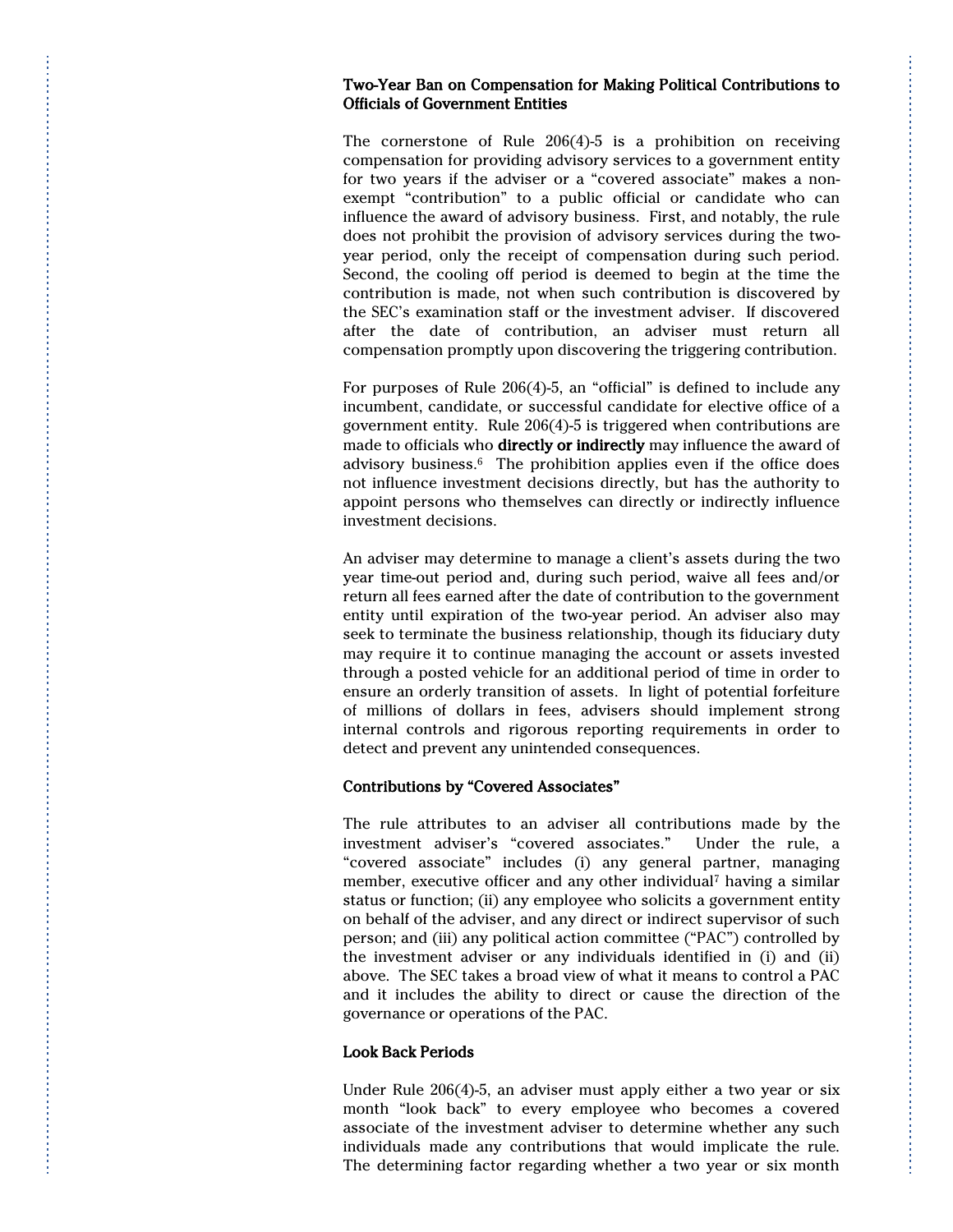look back applies is whether the person, upon becoming a "covered associate," solicits clients on behalf of an investment adviser.

- An adviser must look back two years prior to the hiring, acquisition or promotion of such "covered associate" if he or she solicits clients on behalf of such adviser.
- An adviser must look back six months where such covered associate is uninvolved in solicitation activities. This approach is consistent with the desire to focus restrictions on those employees most likely to engage in pay-to-play activities.

Every adviser subject to Rule 206(4)-5 must determine which employees are "covered associates." We believe it would be prudent for an adviser's compliance team to closely coordinate with human resources personnel to carefully monitor new hires, promotions and internal reorganizations in order to detect and evaluate the impact of all such changes. Advisers should also review the political contribution activities of all new hires, as any new employee who has made a non-exempt contribution within the appropriate look back period will subject the adviser to the two year compensation ban, potentially requiring forfeiture of fees earned prior to the date such new employee was hired.

## Exceptions

There are a few very narrow exceptions to the contribution restrictions. Covered associates may contribute up to an aggregate amount of \$350 per election for each official they are entitled to vote for at the time of the contribution. Covered associates may also contribute an aggregate amount of up to \$150 per election for officials they are not entitled to vote for. There is also a narrow exception for relatively small contributions that are promptly returned by the official.

The SEC has discretion to except an investment adviser from the prohibition on a case-by-case basis. Factors the SEC will consider in making this decision include whether the adviser had internal policies and procedures in place and whether the adviser had retained outside counsel to assist in compliance.

## Prohibition on Soliciting and Coordinating Contributions

As indicated above, investment advisers and their covered associates are now explicitly prohibited by Rule 206(4)-5 from coordinating or soliciting any person or PAC to make a contribution to an official where the adviser is providing or seeks to provide investment advisory services. There is an additional restriction on soliciting contributions or payments to a political party of a state or locality where the adviser is providing or seeks to do business.

Advisers must tread carefully to ensure they do not solicit or coordinate prohibited contributions. We strongly recommend consulting with outside counsel prior to taking any action that could be considered soliciting or coordinating a contribution on behalf of an official or a state or local political party.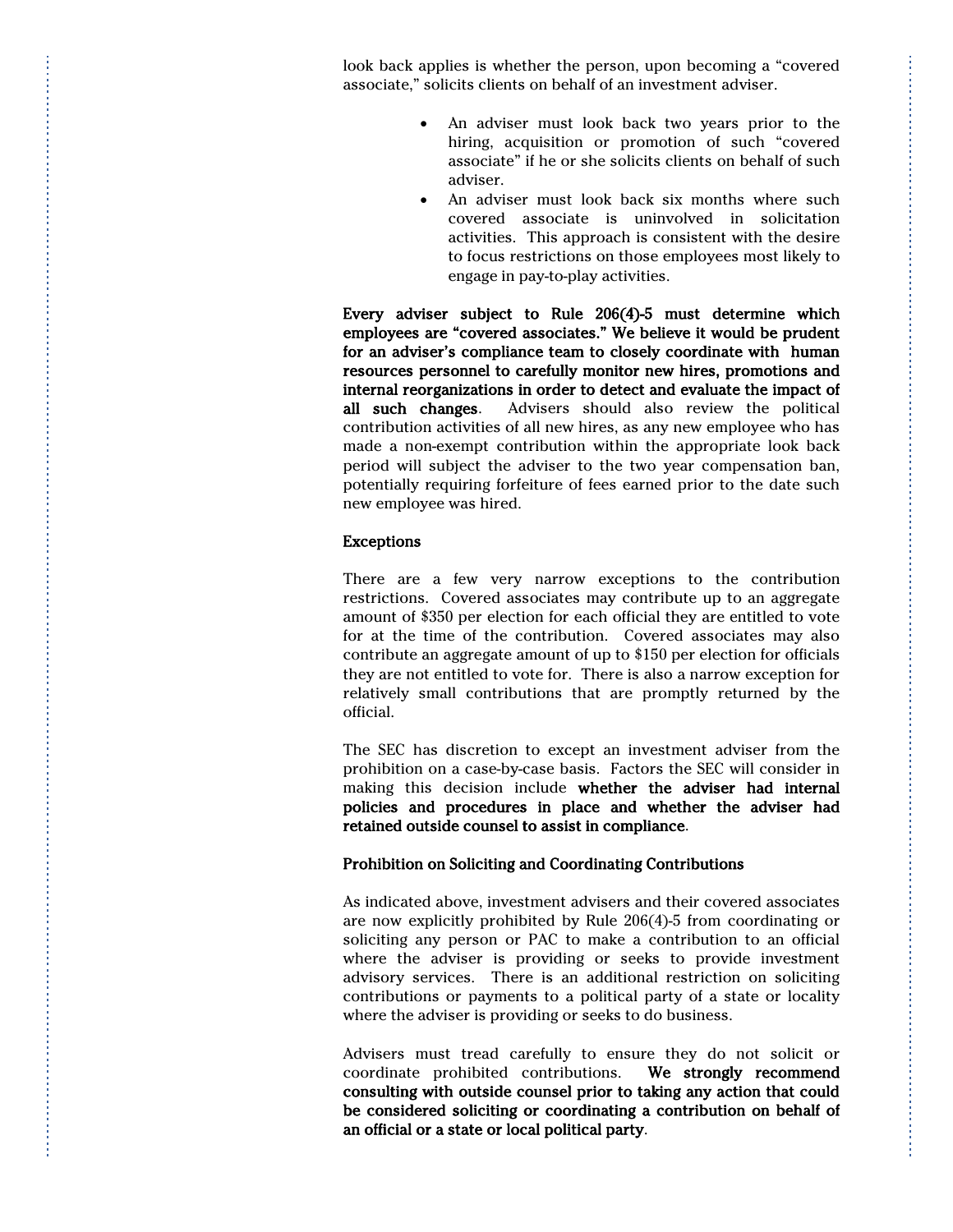#### Recordkeeping Requirements

Finally, investment advisers must now comply with significant additional recordkeeping requirements. Advisers Act Rule 204-2 requires an investment adviser to maintain lists that will include the following information:

- the name of each of the adviser's covered associates;
- the title(s), business address and residential addresses of such covered associates;
- all government entities that the adviser has provided investment advisory services to in the past five years (advisers are not required to maintain a record of government entities that were clients before September 13, 2010);
- all political contributions made by the adviser and its covered associate to a government official or candidate and contributions or payments to state or local political parties and PACS.
	- Such records must be listed in chronological order identifying each contributor and recipient, the amounts and dates of each contribution or payment and whether a contribution was subject to Rule 206(4)-5's exception for certain returned contributions; and
- the names and business addresses of each regulated person to whom the adviser provides or agrees to provide directly or indirectly, payment to solicit a government entity on its behalf.

## Conclusion

Even an inadvertent violation of Rule 206(4)-5 can result in the forfeiture of millions of dollars. It is crucial for investment advisers to be on top of this new rule and have a detailed, comprehensive compliance plan in place. Our professionals have a deep understanding of both political and securities law, and are ideally suited to assist investment advisers in complying with this complex, challenging new rule. Please contact one of the authors listed if you have any questions.